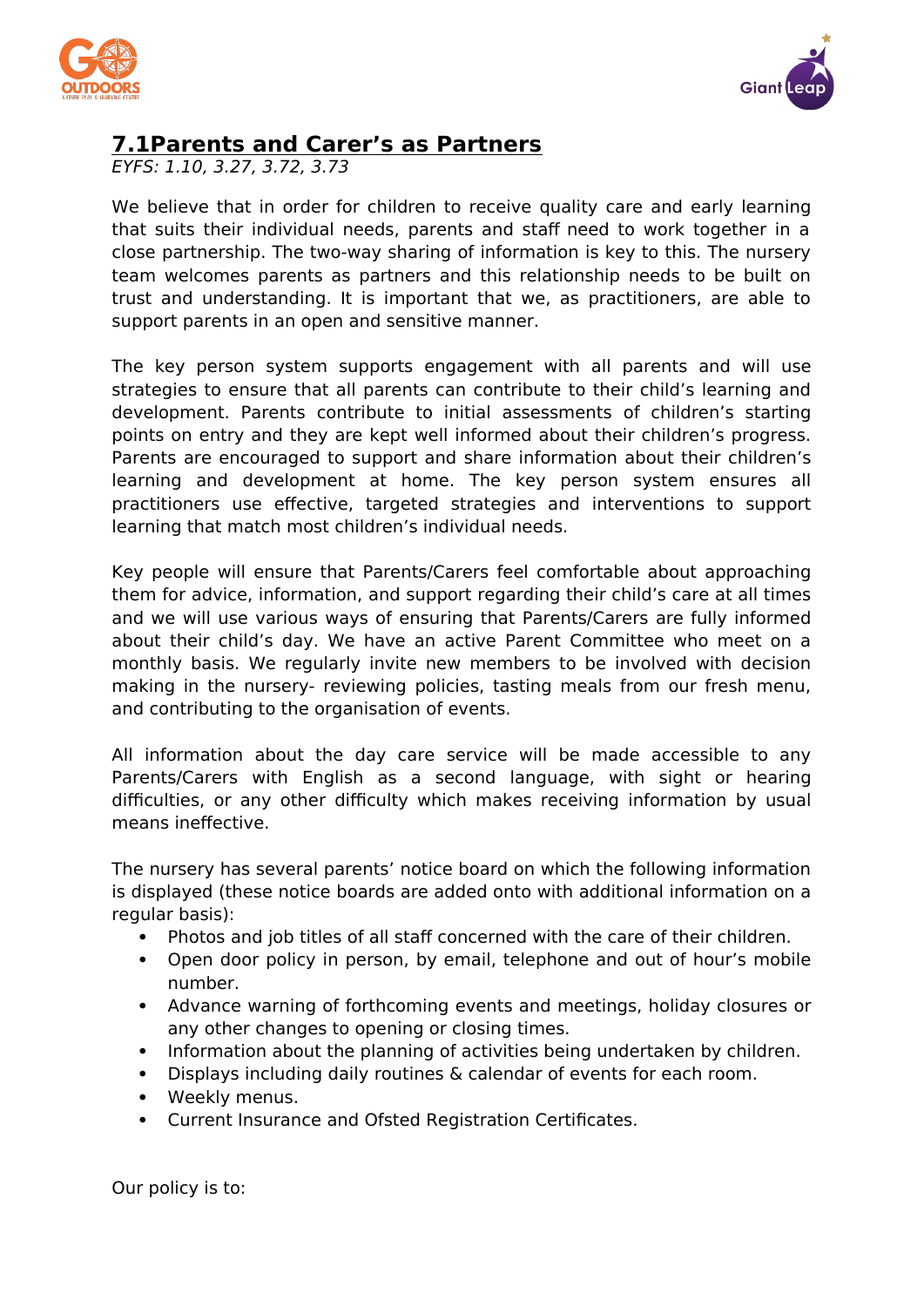- Recognise and support parents as their child's first and most important educators and to welcome them into the life of the nursery
- Generate confidence and encourage parents to trust their own instincts and judgement regarding their own child
- Welcome all parents into the nursery at any time
- Welcome nursing mothers. The nursery will make available a private area whenever needed to offer space and privacy to nursing mothers
- Ensure nursery documentation and communications are provided in different formats to suit individual parent's needs, e.g. Braille, multilingual, electronic communications
- Ensure that all parents are aware of the nursery's policies and procedures. A detailed parent prospectus will be provided and our full policy documents will be available to parents at all times in each room and reception
- Maintain regular contact with parents to help us to build a secure and beneficial working relationship for their children
- Support parents in their own continuing education and personal development and inform them of relevant conferences, workshops and training
- Create opportunities for parents to talk to other adults in a secure and supportive environment through such activities as open days, parents' evenings and a parents' forum
- Inform parents about the range and type of activities and experiences provided for children, the daily routines of the setting, the types of food and drinks provided for children and events through a regularly distributed newsletter, the nursery website, Twitter and Facebook sites.
- Operate a key person system to enable a close working relationship with all parents. Parents are given the name of the key person of their child and their role when the child starts. Support two-way information sharing regarding each child's individual needs both in nursery and at home
- Inform parents on a regular basis about their child's progress and involve them in the shared record keeping. Parents' evenings will be held 3 times a year. The purpose of the meetings is to enable Parents/Carers to talk in depth about their child's progress and share knowledge about their overall development. These meetings are seen as vital, and Parents/Carers are supported in attending by offering times which fit in with their working arrangements etc.
- Encourage parents to contribute to children's learning through sharing observations, interests and experiences from home. This could be verbally, sharing photographs or in written form
- Share information about the child's day, e.g. food eaten, activities, sleep times etc. The best communication method, e.g. email, face-to-face, telephone, written, will be agreed in advance.
- Consider and discuss all suggestions from parents concerning the care and early learning of their child and nursery operation
- Provide opportunities and support for all parents to contribute their own skills, knowledge and interests to the activities of the nursery